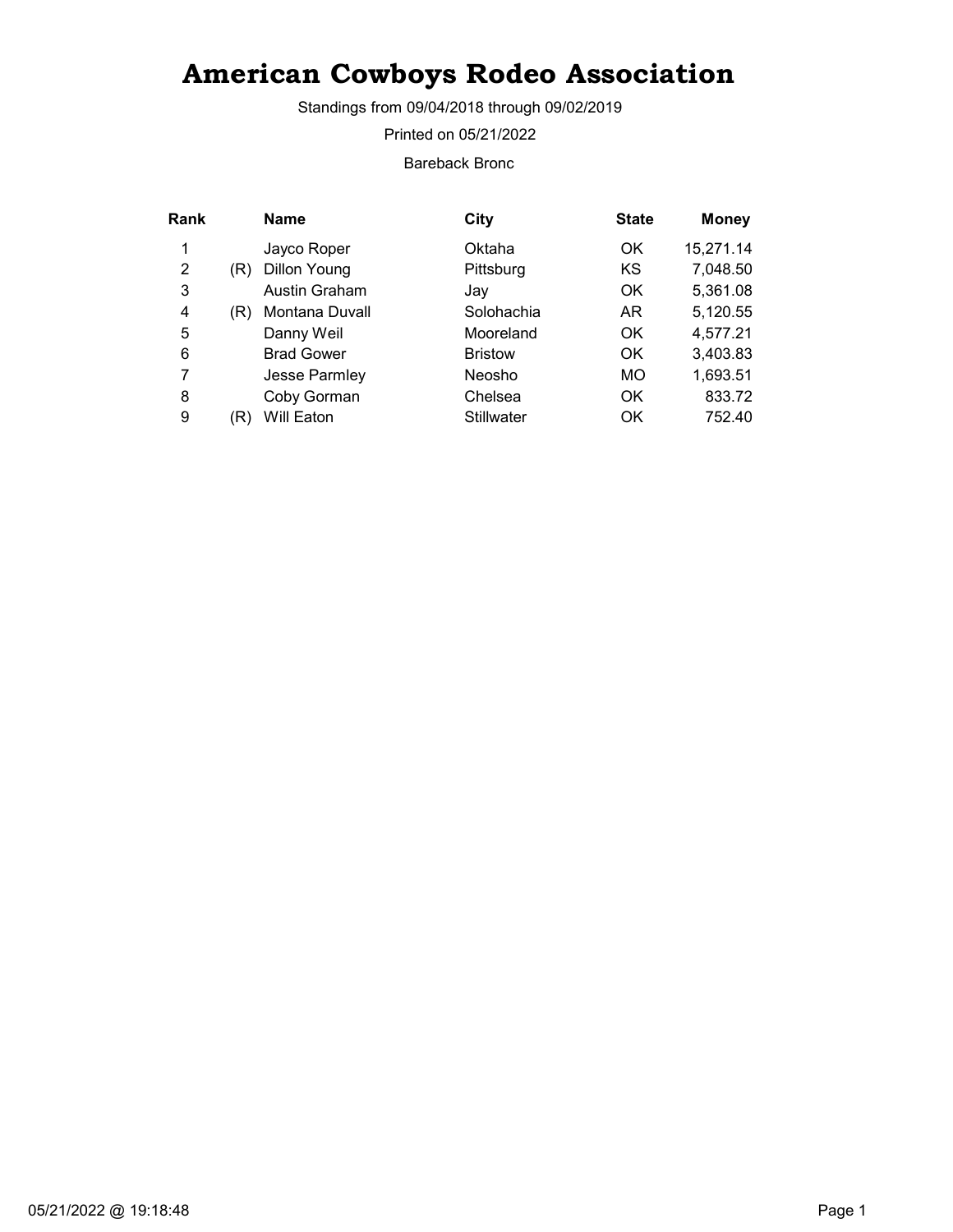Standings from 09/04/2018 through 09/02/2019

Printed on 05/21/2022

Bull Riding

| Rank |     | <b>Name</b>             | <b>City</b>       | <b>State</b> | <b>Money</b> |
|------|-----|-------------------------|-------------------|--------------|--------------|
| 1    | (R) | <b>Lukasey Morris</b>   | <b>Union City</b> | OK.          | 6,583.91     |
| 2    | (R) | Cash Bronson            | Chelsea           | OK           | 6,472.53     |
| 3    |     | Hayden Harris           | <b>Hulbert</b>    | OK.          | 6,014.11     |
| 4    |     | Kody Aldrich            | Skiatook          | 0K           | 4,452.14     |
| 5    | (R) | <b>Rhett King</b>       | Cushing           | OK           | 4,056.95     |
| 6    | (R) | Dason Janes             | <b>Muldrow</b>    | OK.          | 4,031.87     |
| 7    | (R) | Jake Roddy              | Tahlequah         | OK.          | 3,420.00     |
| 8    |     | <b>Ty Clearwater</b>    | LaCygne           | KS           | 2,877.11     |
| 9    |     | Kinley Hignite          | Colcord           | 0K           | 2,401.96     |
| 10   |     | <b>Wyatt Rogers</b>     | Tahlequah         | OK.          | 2,125.28     |
| 11   | (R) | Tanner Washington       | Ada               | OK           | 1,166.33     |
| 12   | (R) | Zach Weaver             | Bella Vista       | AR.          | 1,066.74     |
| 13   | (R) | Harrison Kalinka        | Freeman           | MD           | 1,012.00     |
| 14   |     | Lane Dortch             | Ft. Gibson        | <b>OK</b>    | 756.00       |
| 15   |     | <b>Matthew Hennelly</b> | Miami             | OK           | 716.14       |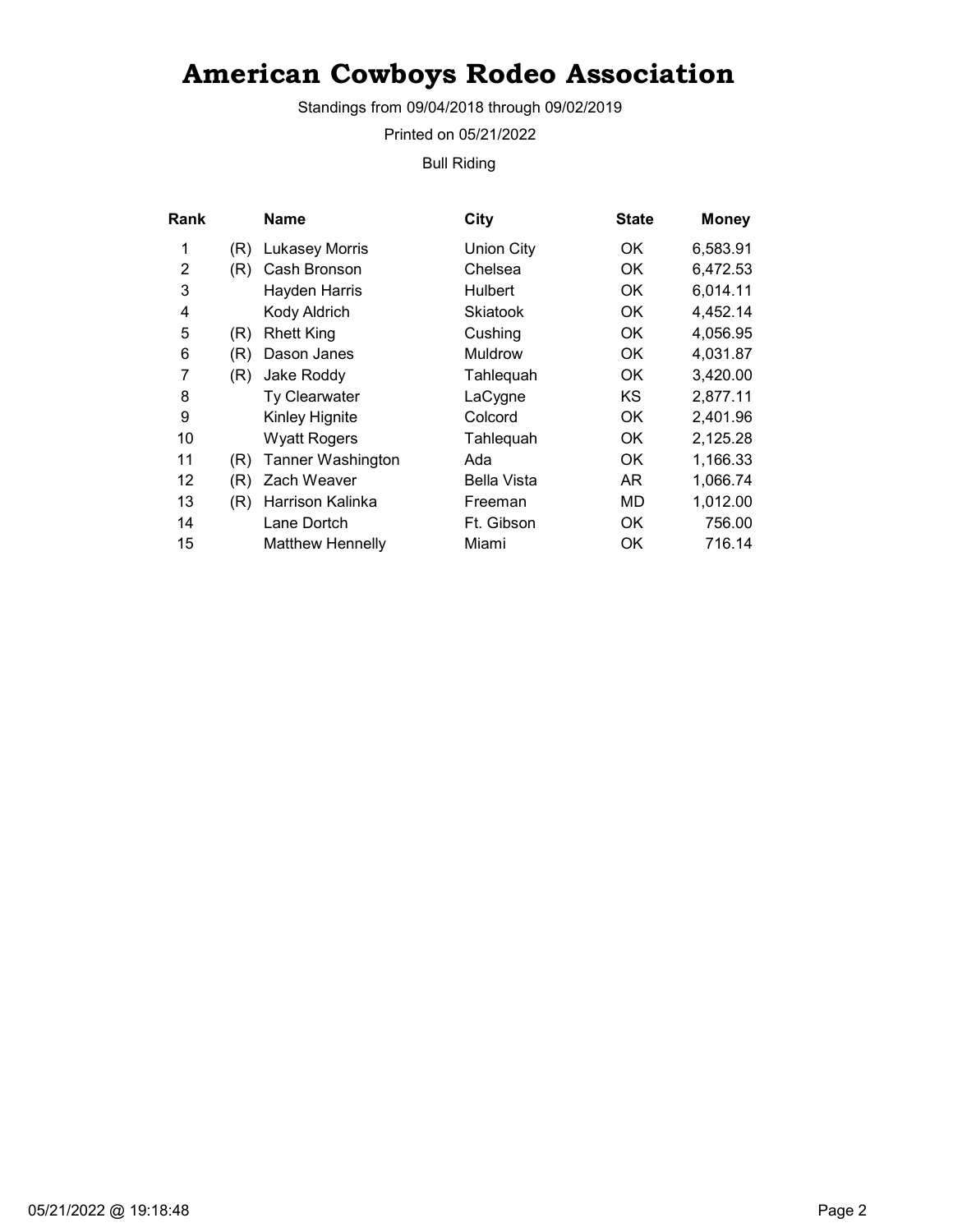Standings from 09/04/2018 through 09/02/2019

Printed on 05/21/2022

Saddle Bronc

| Rank |     | <b>Name</b>           | City                | <b>State</b> | <b>Money</b> |
|------|-----|-----------------------|---------------------|--------------|--------------|
| 1    |     | Cody Goertzen         | <b>Union City</b>   | OK           | 16,961.83    |
| 2    |     | <b>Blane Stacy</b>    | <b>Blanchard</b>    | OK.          | 11,085.33    |
| 3    | (R) | <b>Timothy Troyer</b> | Columbia            | KY.          | 5,143.96     |
| 4    |     | Rowdy Chesser         | Aline               | OK.          | 4,685.22     |
| 5    | (R) | <b>Brett Olive</b>    | Mooreland           | OK.          | 2,825.59     |
| 6    |     | Cooper Mullican       | Van Buren           | AR.          | 1,979.95     |
| 7    |     | <b>Chase Gabriel</b>  | <b>Grain Valley</b> | <b>MO</b>    | 1,655.32     |
| 8    |     | <b>Trey Watts</b>     | Marshall            | MO           | 1,584.40     |
| 9    |     | Sean Prater           | Peru                | KS           | 1,491.66     |
| 10   |     | <b>Travis Gardner</b> | Mt. Vernon          | <b>MO</b>    | 1,258.60     |
| 11   |     | Colton Goad           | Enid                | OK.          | 691.20       |
| 12   | (R) | Drew Johnson          | Conway              | AR           | 460.80       |
| 13   | (R) | Augustus Jones        | Monroe City         | <b>MO</b>    | 234.00       |
| 14   |     | Kyle Correll          | Ponca City          | OK           | 216.00       |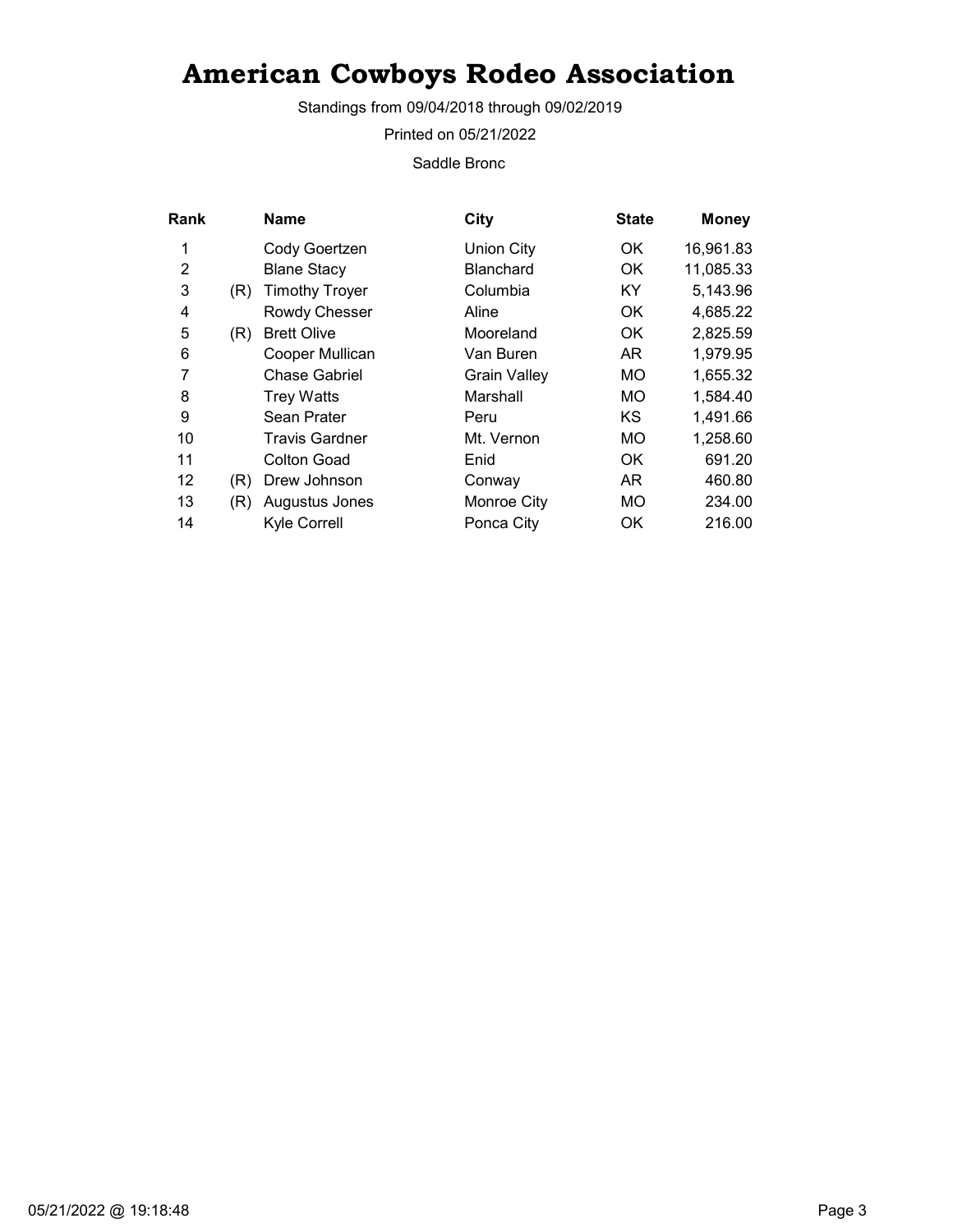Standings from 09/04/2018 through 09/02/2019

Printed on 05/21/2022

Tie-Down Roping

| <b>Rank</b>    |     | <b>Name</b>          | <b>City</b>       | <b>State</b> | <b>Money</b> |
|----------------|-----|----------------------|-------------------|--------------|--------------|
| 1              |     | Glenn Jackson        | Okmulgee          | OK           | 13,544.92    |
| $\overline{2}$ |     | Luke Potter          | Maple City        | KS           | 10,743.54    |
| 3              |     | <b>Trent Creager</b> | <b>Stillwater</b> | ОK           | 10,096.68    |
| 4              |     | Ethan Hill           | S. Coffeyville    | OK           | 9,733.12     |
| 5              | (R) | Austin Lee Lawrence  | Sperry            | OK           | 9,261.74     |
| 6              |     | <b>JC King</b>       | <b>Stilwell</b>   | <b>OK</b>    | 9,159.01     |
| 7              |     | <b>Blake Deckard</b> | Eufaula           | OK           | 7,222.86     |
| 8              |     | R.J. Straw           | Lenapah           | ОK           | 6,733.07     |
| 9              |     | Clay Brown           | Purdy             | <b>MO</b>    | 6,502.49     |
| 10             |     | <b>Tylen Layton</b>  | Copan             | OK           | 6,317.21     |
| 11             |     | William Whayne       | Tulsa             | OK           | 5,588.07     |
| 12             |     | McKade Wickett       | Muldrow           | <b>OK</b>    | 5,040.03     |
| 13             |     | Ken Bailey           | Okmulgee          | OK           | 4,554.55     |
| 14             |     | Ross McGuire         | Nowata            | OK           | 4,525.16     |
| 15             |     | <b>Rob Pierce</b>    | Tahlequah         | OK           | 4,447.00     |
| 16             | (R) | <b>Anthony Craig</b> | Okmulgee          | ОK           | 4,141.53     |
| 17             |     | <b>JW Hammonds</b>   | <b>McAlester</b>  | OK           | 3,743.20     |
| 18             |     | Joshua Pool          | Fairland          | OK           | 3,648.78     |
| 19             |     | Dawson Appleton      | Copan             | OK           | 3,561.32     |
| 20             |     | Rush Hodges          | Coweta            | OK           | 2,888.49     |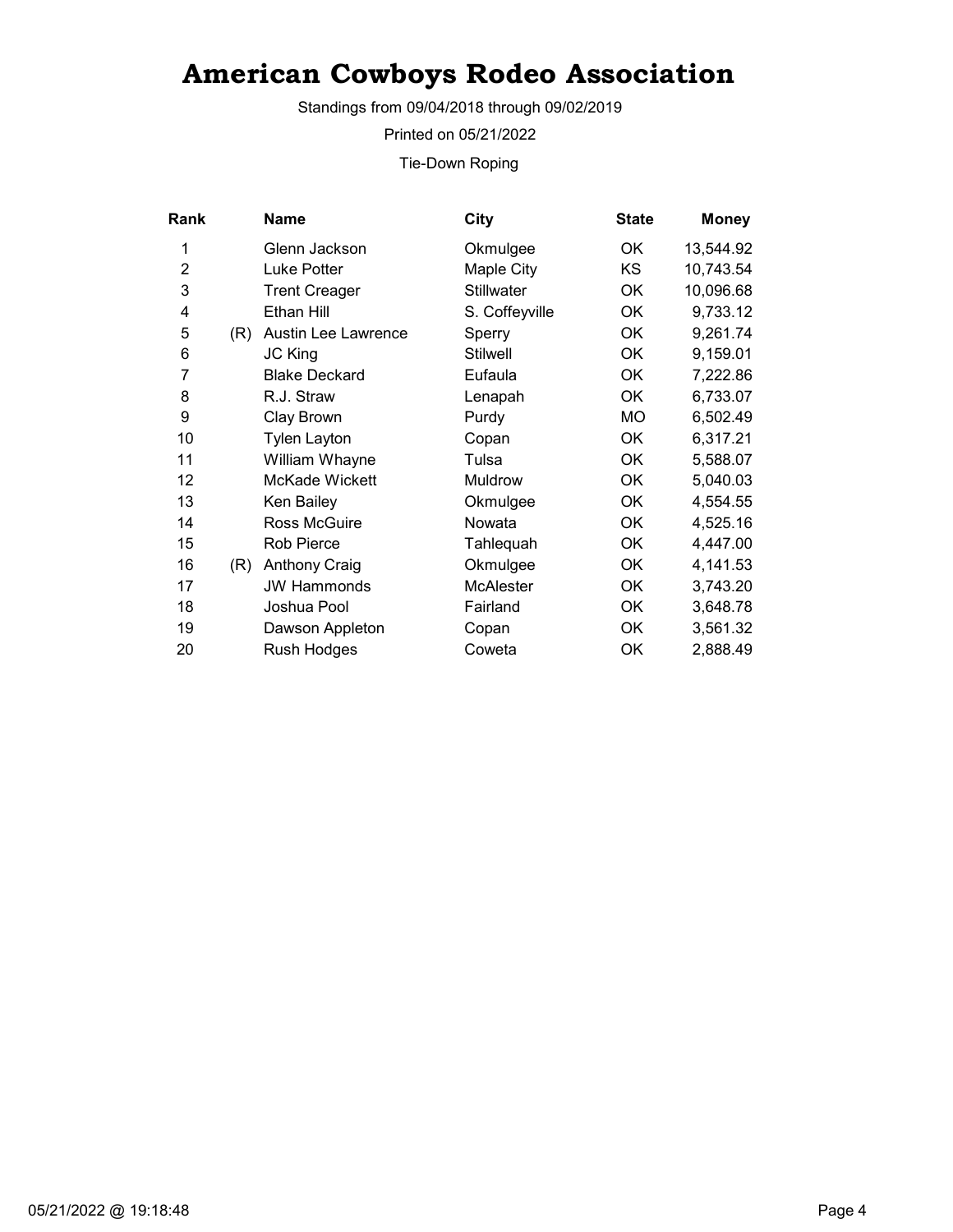Standings from 09/04/2018 through 09/02/2019

Printed on 05/21/2022

Steer Wrestling

| Rank           |     | Name                   | City              | <b>State</b> | <b>Money</b> |
|----------------|-----|------------------------|-------------------|--------------|--------------|
| 1              |     | David Reagor Jr.       | Morris            | ОK           | 11,053.79    |
| $\overline{2}$ |     | <b>Stewart Gulager</b> | Ft. Scott         | <b>KS</b>    | 9,689.07     |
| 3              |     | <b>Connor Gentry</b>   | Pleasanton        | KS           | 8,512.14     |
| 4              |     | <b>Brady McFarren</b>  | Okmulgee          | ОK           | 5,840.66     |
| 5              |     | Ronnie Fields          | Oklahoma City     | <b>OK</b>    | 5,158.72     |
| 6              |     | Jake Morgan            | Talala            | <b>OK</b>    | 4,905.00     |
| 7              |     | Jeffrey K. Miller      | <b>Blue Mound</b> | ΚS           | 4,862.15     |
| 8              |     | Newt Bush              | Whitefield        | OK           | 4,310.10     |
| 9              |     | Ray M. Carlson         | <b>Bristow</b>    | ОK           | 3,305.98     |
| 10             |     | <b>Mason Carter</b>    | Checotah          | <b>OK</b>    | 3,200.74     |
| 11             | (R) | Jeremy Burkhalter      | Eufaula           | <b>OK</b>    | 2,896.88     |
| 12             | (R) | Johnny Jones           | Oklahoma City     | ОK           | 2,869.24     |
| 13             |     | <b>Travis Burgett</b>  | Van Buren         | AR           | 2,829.17     |
| 14             |     | <b>Jason Stewart</b>   | <b>Bristow</b>    | <b>OK</b>    | 2,218.73     |
| 15             |     | <b>Walt Sherry</b>     | Atwell            | ОK           | 1,881.88     |
| 16             |     | <b>Ricky Rice</b>      | Natural Dam       | AR           | 1,718.78     |
| 17             |     | Ross McGuire           | Nowata            | <b>OK</b>    | 1,505.40     |
| 18             |     | Denver Berry           | Checotah          | <b>OK</b>    | 1,478.23     |
| 19             |     | Cody Brecheisen        | Wyandotte         | OK           | 1,392.00     |
| 20             |     | <b>Tyler Harris</b>    | Pleasanton        | KS           | 870.12       |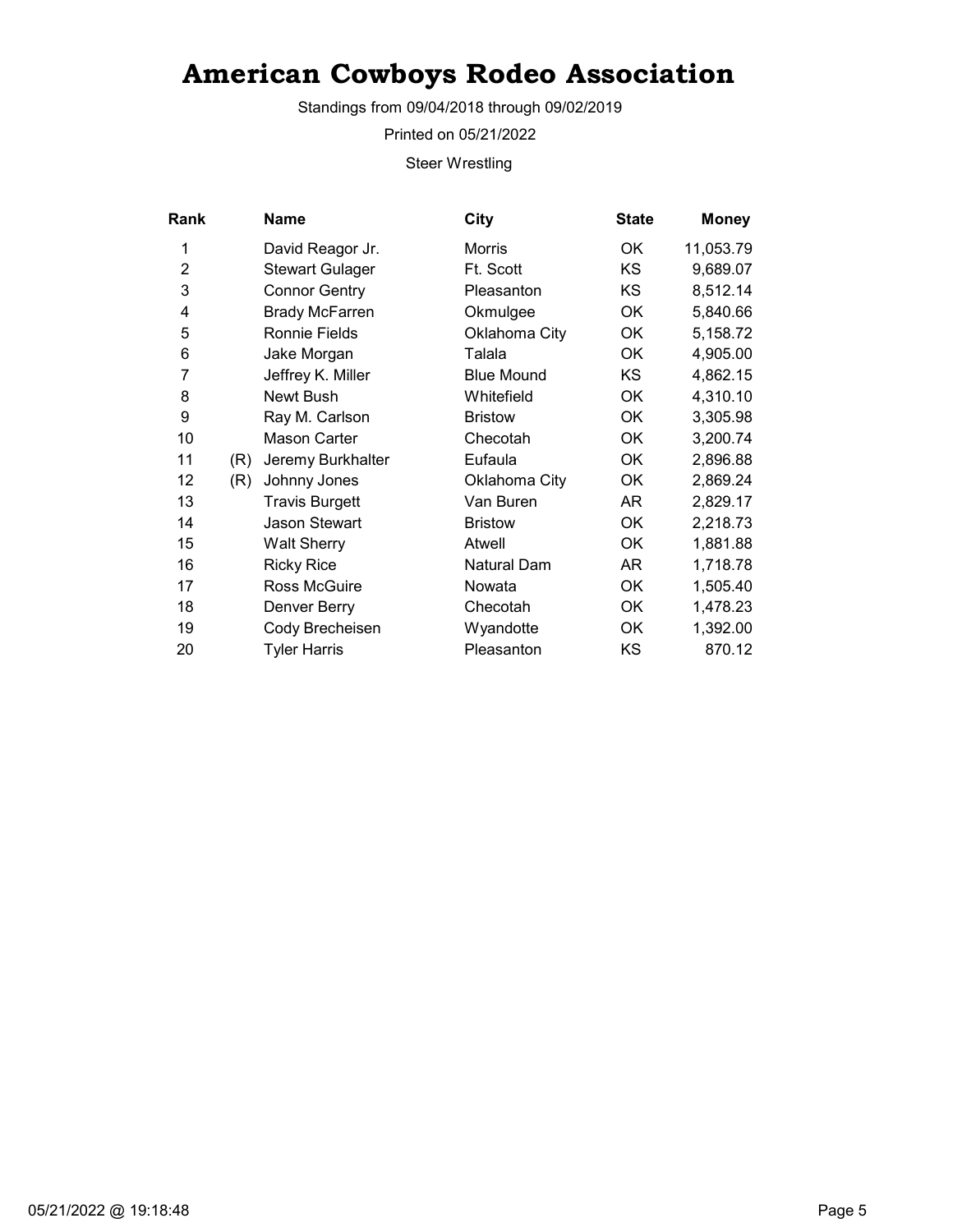Standings from 09/04/2018 through 09/02/2019

Printed on 05/21/2022

Cowgirl Barrel Racing

|     | Name                   | City               | <b>State</b> | <b>Money</b> |
|-----|------------------------|--------------------|--------------|--------------|
|     | Kara Kreder            | Collinsville       | ОK           | 13,458.12    |
|     | <b>Brenda Martin</b>   | Hartshorne         | <b>OK</b>    | 10,500.53    |
|     | Kynder Starr           | Catoosa            | ОK           | 9,199.65     |
| (R) | Stephanie Joyner       | Henryetta          | ОK           | 8,418.10     |
| (R) | Jaiden Wilmoth         | Gentry             | AR           | 7,947.51     |
| (R) | Jaylie Matthews        | Wynne              | AR           | 7,392.11     |
|     | <b>Brandy Sams</b>     | Beggs              | OK           | 6,027.86     |
|     | <b>Bailey Stuva</b>    | Willard            | <b>MO</b>    | 5,621.49     |
|     | Kindyl Scruggs         | Southhaven         | МS           | 5,298.40     |
|     | <b>Brookelyn Owens</b> | Muldrow            | ОK           | 5,296.52     |
|     | Andee Jo Haden         | <b>Bentonville</b> | AR           | 4,812.33     |
|     | Kassidy McKee          | Lenapah            | OK           | 4,377.34     |
|     | Trisha Walden          | Wister             | 0K           | 4,279.32     |
|     | Jenny Jo Earp- Kijac   | Jay                | OK           | 4,108.64     |
|     | Sallye Williams        | <b>Skiatook</b>    | OK           | 4,079.05     |
| (R) | <b>Tandy Meyers</b>    | Sallisaw           | ОK           | 3,472.87     |
| (R) | Amy Riley              | Springer           | <b>OK</b>    | 2,955.82     |
|     | <b>Brandie Inman</b>   | Nowata             | ОK           | 2,792.74     |
|     | Sarah Burgett          | Van Buren          | AR           | 2,675.69     |
|     | Jeannie McKee          | Lenapah            | OK           | 2,469.24     |
|     |                        |                    |              |              |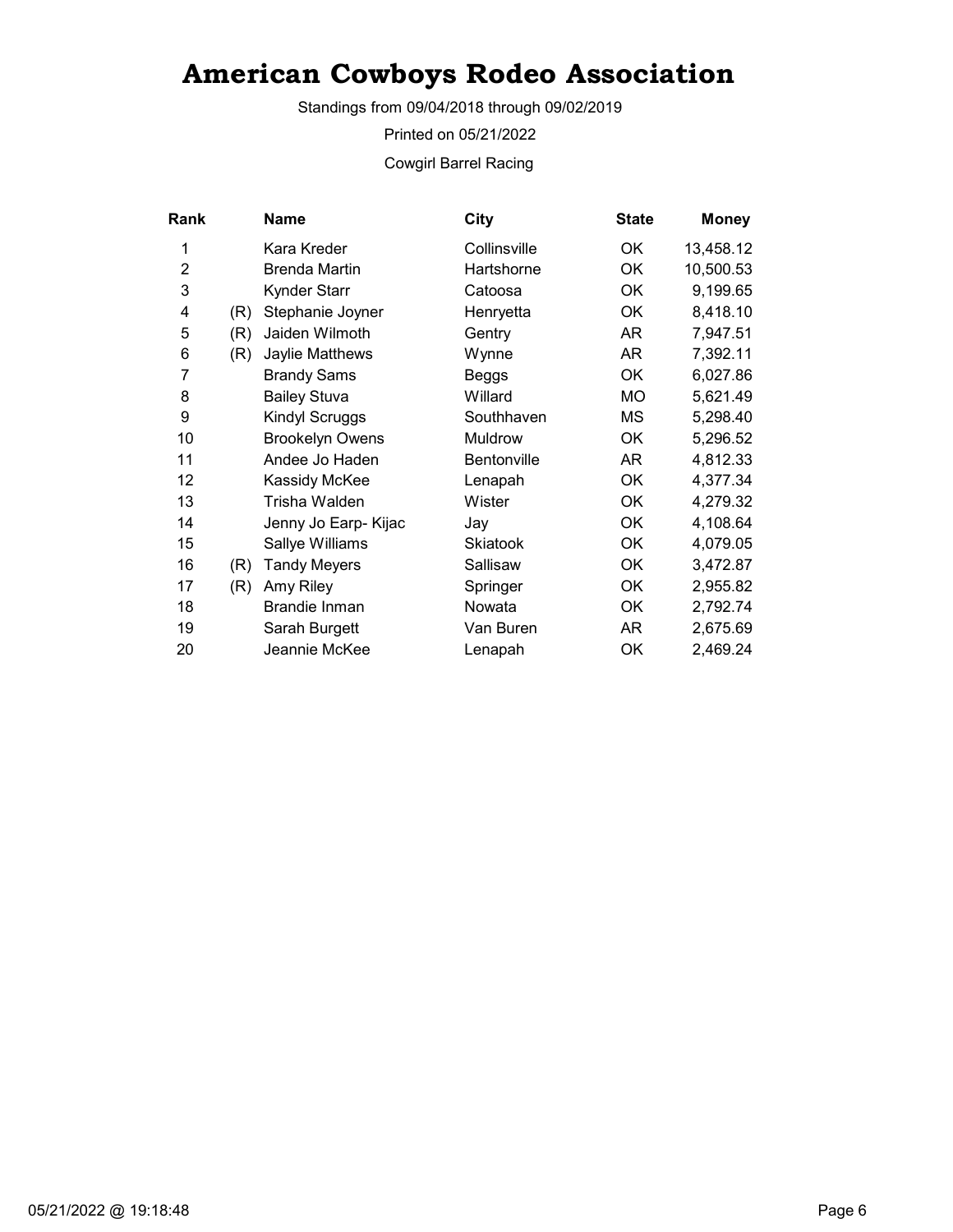Standings from 09/04/2018 through 09/02/2019

Printed on 05/21/2022

Header Team Roping

| Rank           |     | Name                      | <b>City</b>     | <b>State</b> | <b>Money</b> |
|----------------|-----|---------------------------|-----------------|--------------|--------------|
| 1              |     | Destry Graham             | Sallisaw        | OK.          | 16,639.71    |
| $\overline{2}$ |     | <b>Jesse Stipes</b>       | Salina          | OK           | 12,230.00    |
| 3              |     | Jake Cooper               | Westville       | OK           | 9,515.13     |
| 4              | (R) | David Walker              | Diamond         | <b>MO</b>    | 9,244.61     |
| 5              |     | <b>Terry Crow</b>         | Miami           | OK           | 9,226.22     |
| 6              |     | Eric Flurry               | Spiro           | OK           | 9,038.79     |
| 7              |     | Adam Hubler               | Warner          | OK           | 7,850.60     |
| 8              |     | <b>Brent Mibb</b>         | Pryor           | OK           | 7,671.61     |
| 9              |     | Clay Shoop                | Inola           | OK           | 7,270.97     |
| 10             | (R) | Dalton McCoy              | Talala          | OK           | 5,522.04     |
| 11             |     | <b>Thompson Berryhill</b> | Talala          | OK           | 5,495.46     |
| 12             | (R) | <b>Trevor Howard</b>      | Pocola          | 0K           | 5,371.70     |
| 13             |     | Kyler Kreder              | Ochelata        | OK           | 5,090.84     |
| 14             |     | AJ Horton                 | Stigler         | OK           | 4,928.86     |
| 15             |     | Gable Hilderbrand         | <b>Bartlett</b> | KS           | 4,790.43     |
| 16             |     | Paul Hefner               | Bixby           | OK           | 3,974.32     |
| 17             | (R) | <b>Dalton Turner</b>      | Sidney          | AR           | 3,938.88     |
| 18             |     | Cale Markham              | Vinita          | OK           | 3,857.91     |
| 19             |     | Justin Turner             | Vinita          | OK           | 3,404.56     |
| 20             |     | Reed Ridgeway             | Pryor           | OK           | 3,204.26     |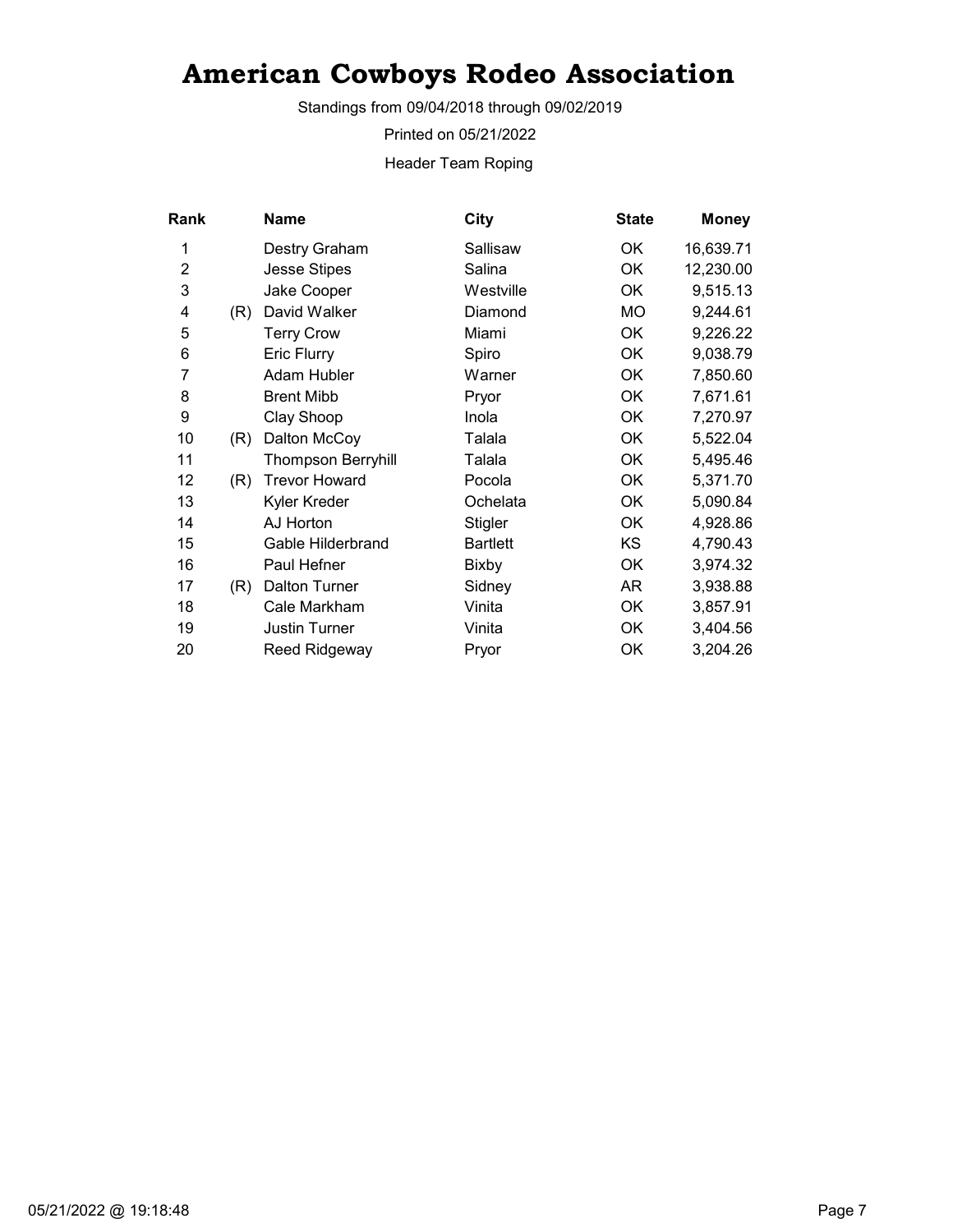Standings from 09/04/2018 through 09/02/2019

Printed on 05/21/2022

Heeler Team Roping

| <b>Rank</b>    |     | <b>Name</b>             | <b>City</b>         | <b>State</b> | <b>Money</b> |
|----------------|-----|-------------------------|---------------------|--------------|--------------|
| 1              |     | <b>Nicky Simmons</b>    | Colcord             | OK.          | 11,851.92    |
| $\overline{2}$ |     | Jake Pianalto           | Rose                | OK           | 11,585.47    |
| 3              |     | <b>Casey Stipes</b>     | Salina              | <b>OK</b>    | 10,585.65    |
| 4              |     | <b>Tyler Hutchins</b>   | Rose                | OK           | 10,514.90    |
| 5              | (R) | Cooper Freeman          | Carthage            | МO           | 9,813.88     |
| 6              |     | <b>Chad Evans</b>       | Miami               | OK           | 8,648.37     |
| 7              |     | Levi Wilson             | <b>Bartlesville</b> | OK           | 7,822.44     |
| 8              |     | Jeff Brown              | Carthage            | <b>MO</b>    | 7,807.86     |
| 9              |     | Cody Heflin             | Pryor               | OK           | 7,398.61     |
| 10             |     | <b>Ryan Tittle</b>      | Inola               | OK           | 7,183.64     |
| 11             |     | Johnathon Hamby         | Hulbert             | OK           | 6,909.28     |
| 12             |     | <b>Stitches Stanley</b> | Wagoner             | OK           | 5,945.11     |
| 13             |     | <b>Griffin Passmore</b> | Rose                | OK           | 5,901.63     |
| 14             |     | Lane Reeves             | Wann                | OK           | 5,220.77     |
| 15             |     | Kyle Horton             | Stigler             | OK           | 4,509.15     |
| 16             |     | Andy Smallwood          | <b>Bartlesville</b> | OK           | 3,955.12     |
| 17             |     | Hazen Bear Paw Herrera  | Nowata              | OK           | 3,365.73     |
| 18             |     | <b>Justin Fox</b>       | Huntsville          | AR           | 3,320.98     |
| 19             | (R) | Kevin Bacon             | Poteau              | OK           | 2,347.59     |
| 20             |     | <b>Austin Gibson</b>    | Rogers              | AR           | 2,138.48     |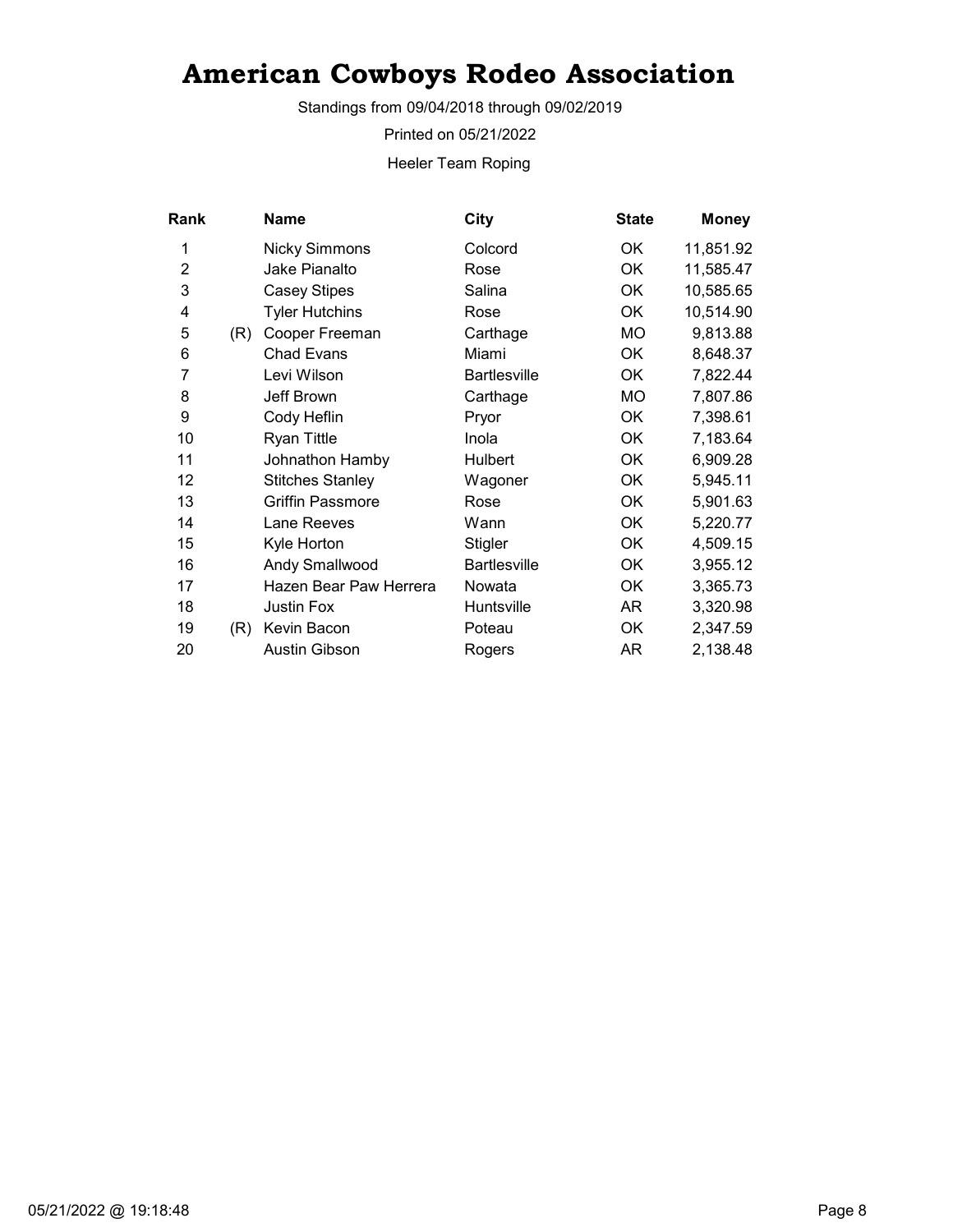Standings from 09/04/2018 through 09/02/2019

Printed on 05/21/2022

Cowgirl Breakaway

| <b>Rank</b>    | <b>Name</b>            | City                | <b>State</b> | <b>Money</b> |
|----------------|------------------------|---------------------|--------------|--------------|
| 1              | <b>Winter Williams</b> | Copan               | OK.          | 10,404.81    |
| $\overline{2}$ | Tamara Smith           | Wynona              | <b>OK</b>    | 8,271.78     |
| 3              | Jimme Beth Hefner      | <b>Bixby</b>        | OK           | 7,086.33     |
| 4              | Angela Bartley         | Chouteau            | OK           | 7,056.75     |
| 5              | Kendyl Hutton          | Sperry              | OK           | 6,810.49     |
| 6              | Cali Griffin           | Sperry              | OK           | 6,626.64     |
| 7              | Kylee Jo Horton        | <b>Stigler</b>      | OK           | 6,535.27     |
| 8              | Jenna Lee Adams        | Weatherford         | OK           | 5,776.41     |
| 9              | Ryley Lawson Layton    | Copan               | OK           | 5,517.73     |
| 10             | <b>Lindsey Hughes</b>  | Augusta             | <b>KS</b>    | 5,404.28     |
| 11             | Addie Weil             | Edna                | KS           | 5,352.55     |
| 12             | Halle Tatham           | Pryor               | OK           | 5,016.16     |
| 13             | Kendra Chinn           | <b>Bartlesville</b> | OK.          | 4,963.73     |
| 14             | Addee Larae Carder     | Miami               | OK           | 4,788.97     |
| 15             | Kelsey Jon Anderson    | Sperry              | OK           | 4,461.70     |
| 16             | Johnna Setzer          | Quitman             | AR           | 4,103.41     |
| 17             | Jimmie M Bryant        | Jay                 | OK           | 3,914.95     |
| 18             | Rachel Harp            | Lincoln             | AR           | 3,540.55     |
| 19             | Jacey Harlan           | Afton               | OK           | 3,449.79     |
| 20             | Cassie Vaughan         | Weatherford         | OK           | 3,251.76     |